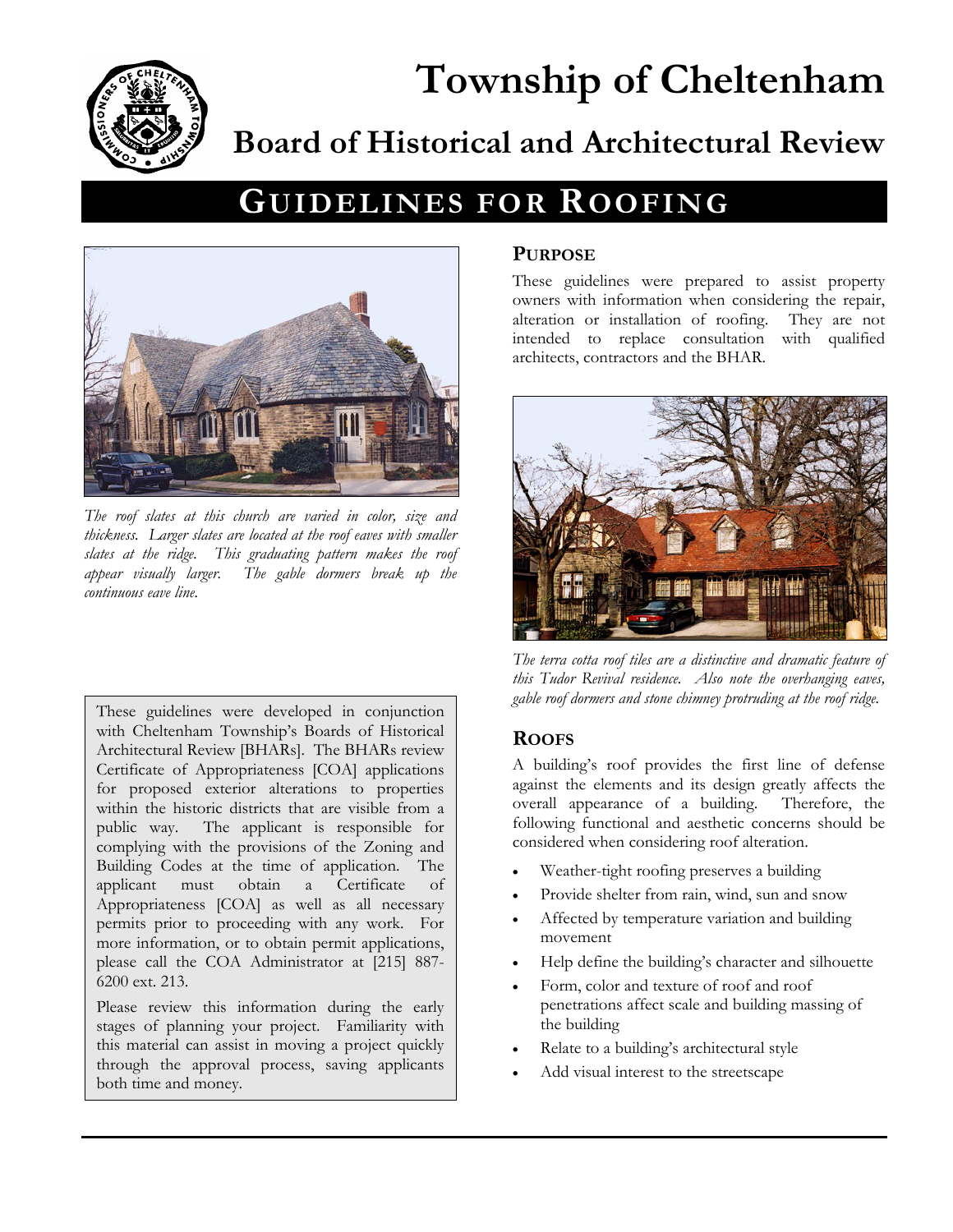#### **ROOF FORMS**

There are six general roof forms in Cheltenham. The roof forms can have various pitches and be combined in different manners to provide numerous roof types.

Gable Roofs include front, side and cross-gable configurations. Gable roofs generally have two equally angled inclined planes that meet at a central ridge and represent one of the most common roof forms for their ability to shed water and relative ease of construction. Most vernacular or traditional buildings in the area utilize this roof form.

In the side gable configuration, the primary entrance is located below the sloping side eaves of the roof. In the front gable configuration, the main entrance is located at a gable end. A cross-gable roof refers to a combined front and side gable form that intersect perpendicularly, with the primary entrance at either the front or side gable.

- **Shed Roof**, also known as a pent roof or lean-to, is a roof with a single slope, essentially forming a half gable, with rafters spanning between one exterior wall and a secondary wall. Shed roofs are typically utilized for additions to existing buildings.
- **Gambrel Roofs**, also known as Dutch roofs, include a pair of shallow pitched slopes above a pair of steeply pitched roofs on each side of a center ridge.
- **Hipped Roofs** slope inward from exterior walls, either meeting at a ridge or a point, as in pyramidal roofs.
- **Mansard Roofs** include a steeply pitched lower slope beginning at the building cornice, and a nearly flat upper slope that might not be visible from the ground. The lower slope can be straight, concave or convex.
- **Flat Roofs** might be a true horizontal plane or have a low pitch to allow for drainage. Flat roofs often terminate at a parapet, generally an extension of the building's exterior walls.



*This shallow sloped roof terminates at a decorative parapet.* 



The pitch or slope of a roof helps define the appropriate materials for the roof. Low-pitched to flat roofs depend on a continuous or nearly continuous roof surface to minimize moisture infiltration. Material options for low-pitched roofs include built-up hot tar roofing, roll roofing, and soldered flat seam metal. Possibilities for moderately to steeply sloped roofs include unit materials such as slate, wood shingles, standing seam metal and asphalt shingles.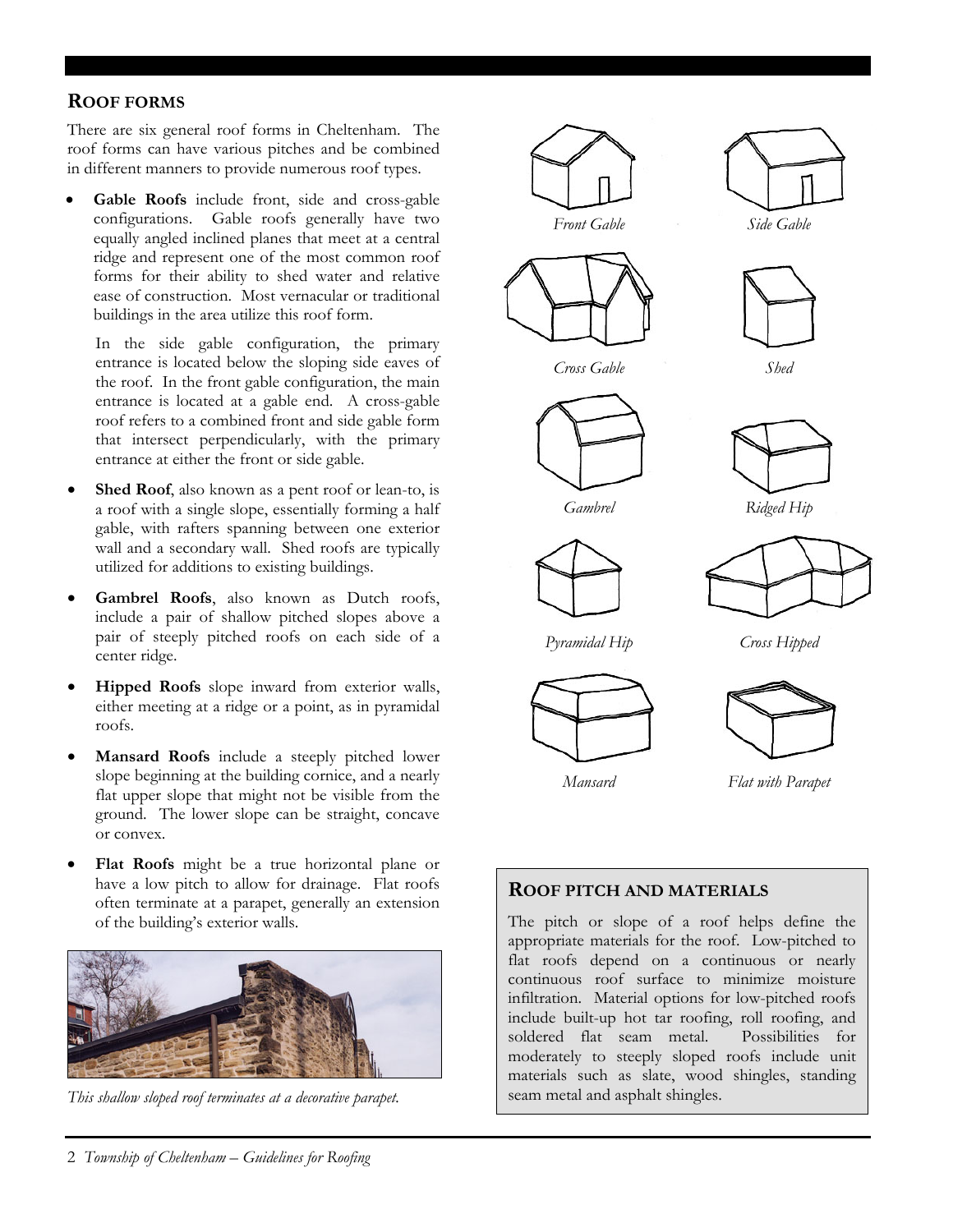#### **ROOF FORM, PITCH AND STYLE**

The following table can be used as a general guideline to better understand how a roof's form and pitch can provide an indication of its style.

| <b>Roof Form</b>               | Pitch             | <b>Possible Style</b>                                                     |
|--------------------------------|-------------------|---------------------------------------------------------------------------|
| Side-gable                     | steep pitch       | Queen Anne, Gothic<br>Revival, Stick                                      |
|                                | moderate<br>pitch | Georgian, Adam, Colonial<br>Revival, Neoclassical,<br>Shingle, Vernacular |
|                                | low pitch         | Greek Revival, Italianate,<br>Craftsman, Adam                             |
| Front-gable                    | steep pitch       | Queen Anne, Gothic<br>Revival, Stick                                      |
|                                | moderate<br>pitch | Shingle, Vernacular,<br>Neoclassical                                      |
|                                | low pitch         | Greek Revival, Italianate,<br>Craftsman                                   |
| Cross-gable                    | steep pitch       | Queen Anne, Gothic<br>Revival                                             |
|                                | moderate<br>pitch | Shingle, Vernacular                                                       |
|                                | low pitch         | Greek Revival, Craftsman                                                  |
| Gambrel                        | n/a               | Dutch Colonial, Colonial<br>Revival, Shingle                              |
| Hipped<br>[with ridge]         | steep pitch       | French Eclectic                                                           |
|                                | moderate<br>pitch | Georgian, Adam, Colonial<br>Revival, Neoclassical,<br>Vernacular          |
|                                | low pitch         | Greek Revival, Italianate,<br>Adam                                        |
| Hipped<br>[pyramidal]          | steep pitch       | French Eclectic                                                           |
|                                | moderate<br>pitch | Colonial Revival,<br>Neoclassical, Vernacular                             |
|                                | low pitch         | Italianate                                                                |
| Mansard                        | n/a               | Second Empire                                                             |
| Flat                           | n/a               | Town House, Row House,<br>19th-20th c. Commercial                         |
| Pent                           | n/a               | Colonial Revival, Georgian                                                |
| Hipped<br>with cross<br>gables | n/a               | Queen Anne, Shingle                                                       |

### **ROOFING MATERIALS**

Historically, roofing materials were selected based upon practical and aesthetic criteria including pitch, weather conditions, and availability of materials and craftsmen.

In Cheltenham, historic roof materials were generally slate, tile, wood shingles, metal roofing, and later asphalt shingles. Each material provides a specific color, texture and pattern to a roof surface. Slate and wood shingles provide a modulated surface with variations in color, texture veining or graining and thickness. Decorative slate shingles were also utilized, particularly in the second half of the nineteenth century, to add additional colors or shapes to roof surfaces. A standing seam metal roof provides distinct shadow lines that establish a rhythm or scale to the building.

With industrialization at the turn of the century, new roofing materials were introduced including asbestos and asphalt based shingles, as well as varieties of rolled or built-up roofing for flat installations. The variety of metal roofing was also expanded including copper, galvanized sheet steel and aluminum. More recently, a larger variety of substitute roofing materials intended to simulate historic materials have been developed, with some being more successful than others. These include "dimensional" or "architectural" asphalt-composition or fiberglass shingles intended to evoke the appearance of wood or slate and recycled rubber faux slates.

#### **INVESTIGATING HISTORIC ROOFING**

Some investigation is needed to determine the historic roof material for a building. A good place to start is in the attic space. New roofs are often laid atop older roof surfaces. By looking between rafters, older roofs can sometimes be seen. Another area of review is the roof framing, lath and sheathing. Because of their weight, slate requires more substantial roof framing, tending towards larger rafters with narrower spacing than wood shingle framing. If the original lath is visible, there are variations in lath spacing that relate to standard sizes for slate and wood shingles. Finally, wood sheathing was often needed in metal roof installations while lath was utilized in wood and slate shingle installations.

If physical evidence is not available, documentary evidence such as historic photographs, speaking to neighbors or looking at similar buildings in the community might provide clues about original materials.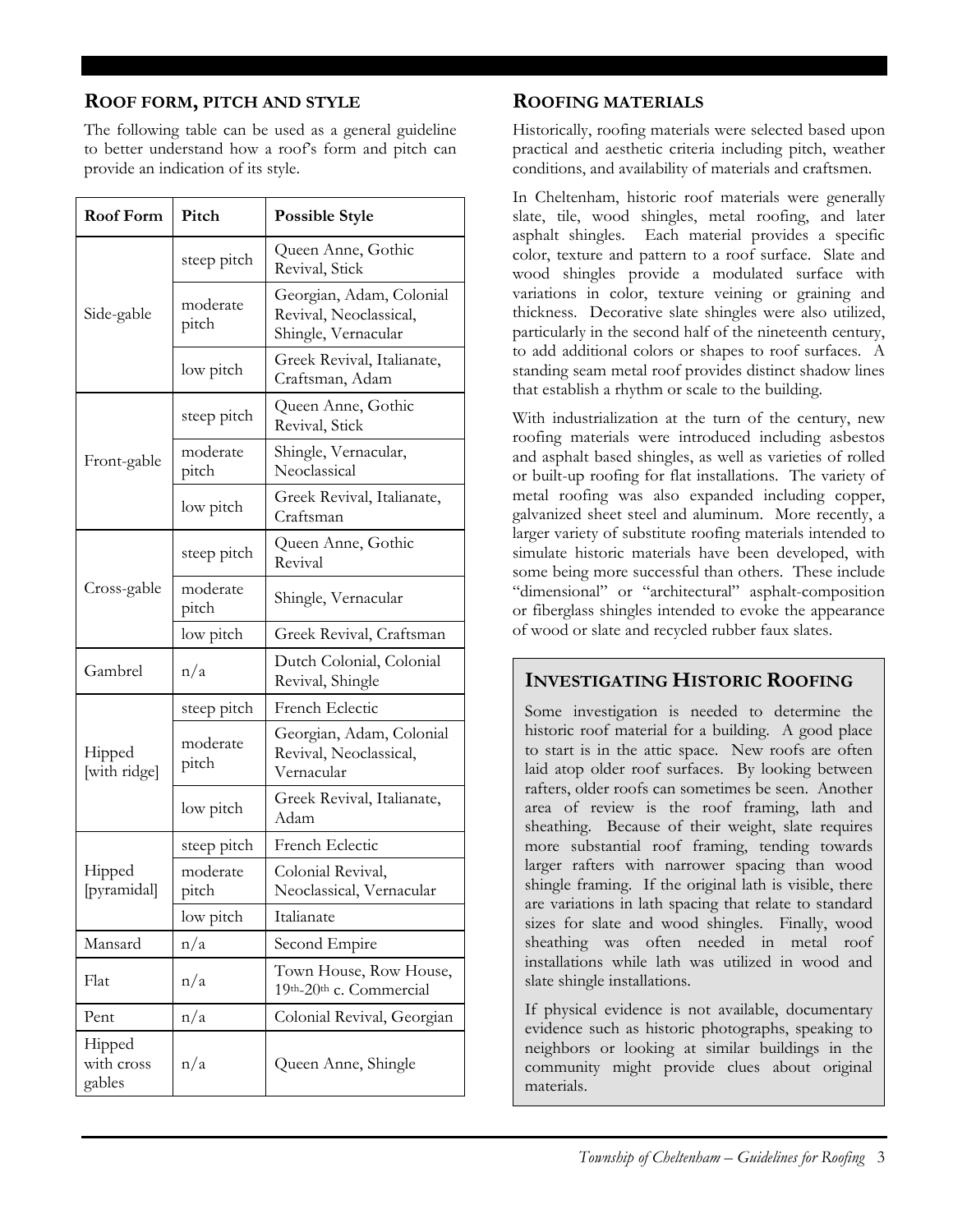

*The banded slate shapes and the addition of a color pattern enhance this simple twin house.* 

## **SLATE AND TERRA COTTA TILE**

Slate was a popular roofing material at the turn of the century, providing a durable, fireproof and attractive surface, and in certain conditions, capable of lasting for centuries. It was often used in Victorian architecture where the variety of shapes and colors for slates, including gray, black, red, green and purple made the roof surface a visually important feature of the building. Similarly, terra cotta tile was popular in this area in the early 20th century with a natural or glazed finish.

A slate or tile roof can last 60 to 125 years depending on the material properties, fabrication, installation quality and regularity of maintenance. A failing slate slowly delaminates, chips and absorbs moisture, causing the deterioration process to accelerate over time. A failing tile surface will craze and spall from the effects of freeze thaw cycles on their porous surfaces.

Problems with slate and tile roofs are typically the result of localized failure since many of the roof accessories and fasteners do not have the same 100-year life span as the slate or tile itself. To extend the serviceable life of a roof, property owners are encouraged to address localized problems as they become apparent, using a qualified slate or tile roofer.

*Typical localized problems and possible repairs for slate or tile:* 

- Loosening or corrosion of fasteners for slate, tiles or accessories – *Reattach or replace fastener*
- Split or cracked slate or tile *Install sheet metal under shingle, fill split or hole with roofing cement*
- Missing or damaged slates, tiles or roof accessories – *Replace to match original*

If over 20% of the slates or tiles on a roof slope are damaged or missing, replacement of the roofing might be warranted, although applicants are strongly encouraged to make every attempt to match decorative colors and patterns with replacement materials. Ceramic tile, rubber and other materials are used to simulate slate and tile, although many have not been on the market for very long.

#### **METAL**

Metal was popularized f or roofing after sheet metal production was expanded following the Civil War. Traditional sheet roofing metals include lead, copper, zinc, tin plate, tern plate and galvanized iron. Many metal roofs require painting with traditional colors including red, silver, green or black. On shallow pitch roofs like porches, cupolas or domes, small rectangular pieces of flat seam metal roofing were installed with edges crimped together and soldered to form a weathertight surface. On steeper pitched roofs, long continuous seam were used, either in a standing seam or batten seam configuration, providing regular ridges down roof slopes.

A well-installed and maintained metal roof is very durable and can last well over a century. However, metal roofing is subject to expansion and contraction with changes in temperature, resulting in buckling and warping if not properly installed. Similar to slate roofing, metal roofing should be undertaken by a specialist.

Deterioration of the metal surface tends to occur from wearing of the protective painted or galvanized surface, chemical action, pitting or streaking, airborne pollutants, rain or material acids, or galvanic action. Galvanic action occurs when dissimilar metals chemically react against each other and corrode. It is possible from adjacent metals, such as fasteners and non-adjacent metals, such as roof cresting via rainwater.

*Typical localized problems and possible repairs for metal:* 

- Worn paint, galvanizing or coating *Repaint*
- Slipping sheet, open seam or solder joint *Refasten and re-solder*
- Isolated rusting or holes *Replace to match original*

If the roof is generally rusting, splitting or pitted, severely buckled or warped, or many of the seams or edges are open or disfigured, replacement of the roofing might be warranted, although applicants are encouraged to make every attempt to match seam patterns and color with the replacement material.



*Standing seam metal roofing can be found at steeply pitched roofs, while flat seam metal roofing is more typical at shallower roofs.*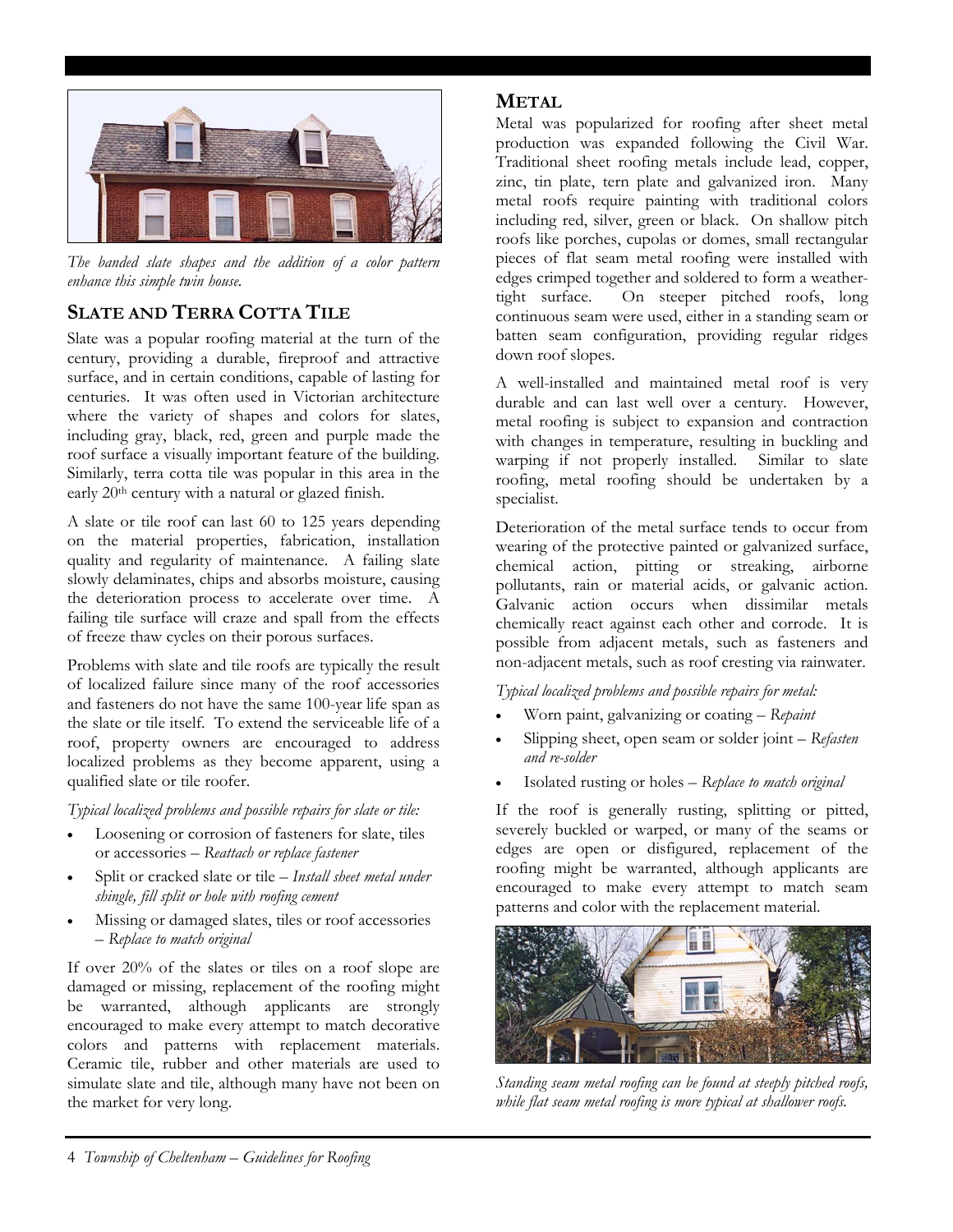

*The slates on this Mansard roof were replaced with dimensional asphalt shingles to replicate the color and pattern of the original.* 

#### **ASPHALT**

Asphalt became a popular roofing material at the turn of the century providing a relatively inexpensive and easily installed roofing material. Early roofing was generally made of asphalt-saturated felts in a variety of shapes, styles, textures and colors. Today, asphalt shingles are made with fiberglass, generally as 3-tab or "architectural" or "dimensional" shingles, which include multiple layers of material with simulated shadows generally suggesting wood or slate.

wood roof with asphalt, they are encouraged to choose material, installed with similar colors and patterns. If property owners are replacing an existing slate or a style and color that appears similar to the original

to 25 years with "architectural" or "dimensional" shingles lasting longer due to their multiple layers. Over time, asphalt shingles can curl, loose their mineral An asphalt shingle roof can be expected to last from 15 coating, be dislodged by wind or ice, or become brittle.

*Typical localized problems and possible repairs for asphalt:* 

- Split or puncture *Install sheet metal under shingle, fill split or hole with roofing cement*
- Moss or fungi on surface *Trim back adjacent trees allowing sun to dry-out roof surface*
- Missing or damaged shingles or roof accessories *Replace to match original*

encouraged to replace historic asphalt in-kind. If over 20% of the asphalt shingles on a roof slope are damaged or missing, replacement of the roofing might be warranted. Some historic styles and colors for asphalt shingles are still available. Property owners are

#### **WOOD SHINGLES**

Wood shingles are typically made from cedar, cypress, redwood, oak, elm or white pine. They represented a common historic roofing material in Cheltenham due to availability of material and relative ease of installation.

A wood shingle roof can last 30 to 60 years depending on the roof pitch, quality of materials and installation. However, like all exterior wood installations a shingle roof is subject to deterioration including rot, splitting, warping and eroding.

In many cases, wood shingle roofs are replaced at the first indication of a localized problem when regular maintenance or a less intensive repair would be sufficient. Common locations of failure are the roof accessories including the fasteners, flashing and gutters, which might have a shorter life span than the roofing surface. To extend the serviceable life of a roof, property owners are encouraged to address localized problems as they become apparent.

If over 20% of the wood shingles on a roof slope are damaged or missing, replacement of the roofing might be warranted**.** 

**Wood Shingles vs. Wood Shakes:** A wood shingle is sawn while a wood shake is split, historically by hand, resulting in more variable thickness. In this brochure, the term wood shingle is utilized to refer to either wood shingles or shakes.

### **ALTERNATE MATERIALS**

When considering installing alternate roofing materials, it is important to balance installation costs with the roof's design, long-term durability and aesthetics.

*The BHAR encourages:* 

- Maintaining historic appearance of roofs when replacing with an alternate material, including size, shape, texture, pattern, color and other visual characteristics of original
- Installing a variegated or blended color
- Visiting a completed installation rather than relying on brochure photographs
- Verifying proposed material is appropriate for the roof pitch
- Understanding the substrate and attic ventilation appropriate for each material
- Understanding some artificial materials might fade or change appearance over time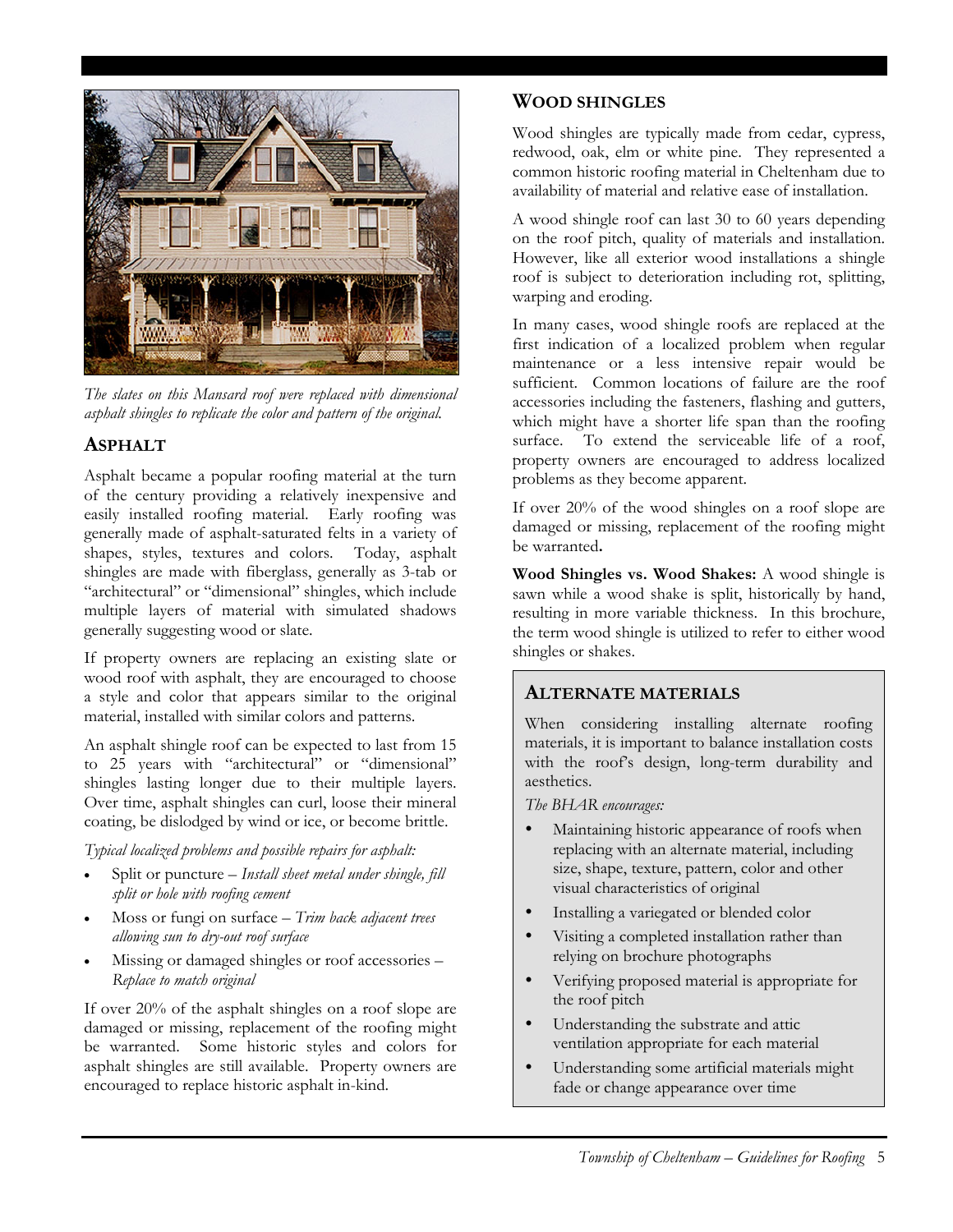#### **ROOF ACCESSORIES**

In addition to the roofing surface, roof accessories are also functional and influence a roof's appearance. Roof accessories include flashing, gutters, downspouts and snow birds.

**Flashing** is made of thin sheet metal formed to prevent water from entering a building at joints, intersections and changes of pitch. It is typically installed around chimneys, parapet walls, dormer windows, roof valleys, vents, and intersections of porches, additions or bays windows.

Flashing often fails before roof surfaces, particularly with more durable roofing such as slate, resulting in interior leaking. If the flashing deteriorates, it is possible to replace it without replacing the entire roof.

When replacing flashing or a installing a new roof, it is important to select a flashing material that has an sympathetic to existing roofing materials. anticipated life span similar to or longer than the roofing. Copper, terne, steel, lead and aluminum are all used for flashing. The longevity of each material is based upon its thickness and whether it is galvanized, treated or coated. Generally speaking, copper has the longest life span, followed by steel, with aluminum being highly susceptible to punctures, tears and a galvanic reaction to other metals and some roofing materials. It is important to verify flashing materials are



*The arrows indicate typical flashing locations.* 

Gutters are typically located near or along the bottom edge of a roof slope to collect rainwater. Built-in gutters are hidden from view from the ground within or behind architectural features such as cornices or parapets. Pole gutters are located near the bottom edge of a roof slope and project perpendicularly to the roof . galvanized metals, aluminum and recently vinyl surface. Both built-in gutters and pole gutters are formed of flashing materials. Hanging gutters are attached to the building just under the roof slope edge and are half-round or profiled in cross section. Hanging gutters have been made of wood, copper,

Similar to flashings, gutter materials have different longevities. Generally, copper has the longest potential life span, followed by steel, with aluminum being highly susceptible to punctures, tears, dent and galvanic reaction to other metals, and vinyl can become brittle, fracturing in low temperatures.



*Half-round gutters with round or rectangular downspouts are preferred to decorative gutters with corrugated downspouts.*

**Downspouts**, also know as rainwater conductors, are generally surface mounted to a building's exterior to conduct a gutter's water down the face of the building to the ground or an underground drainage system. Similar to gutters, downspouts can be fabricated of copper, galvanized metal, aluminum and vinyl with similar characteristics, in a round or rectangular profile.

*The BHAR encourages:* 

- Regular cleaning and maintenance of gutters and downspouts
- Retaining original drainage system and appearance
- which would compete with building features • Half-round gutters rather than a profiled K-gutter,
- Plain round or rectangular downspouts which are more appropriate for use at historic buildings than corrugated downspouts



*Snow birds provide protection and a visual pattern at the edge of th o is r of. Note the half-round gutter installation.* 

**Snow birds**, also known as snow guards, are typically a cast metal or bent wire devices attached in a staggered pattern near the eave of the roof utilized to prevent masses of snow from sliding off a roof. They were typically installed to protect eaves, cornice and gutters, and to take advantage of the insulating effect of snow.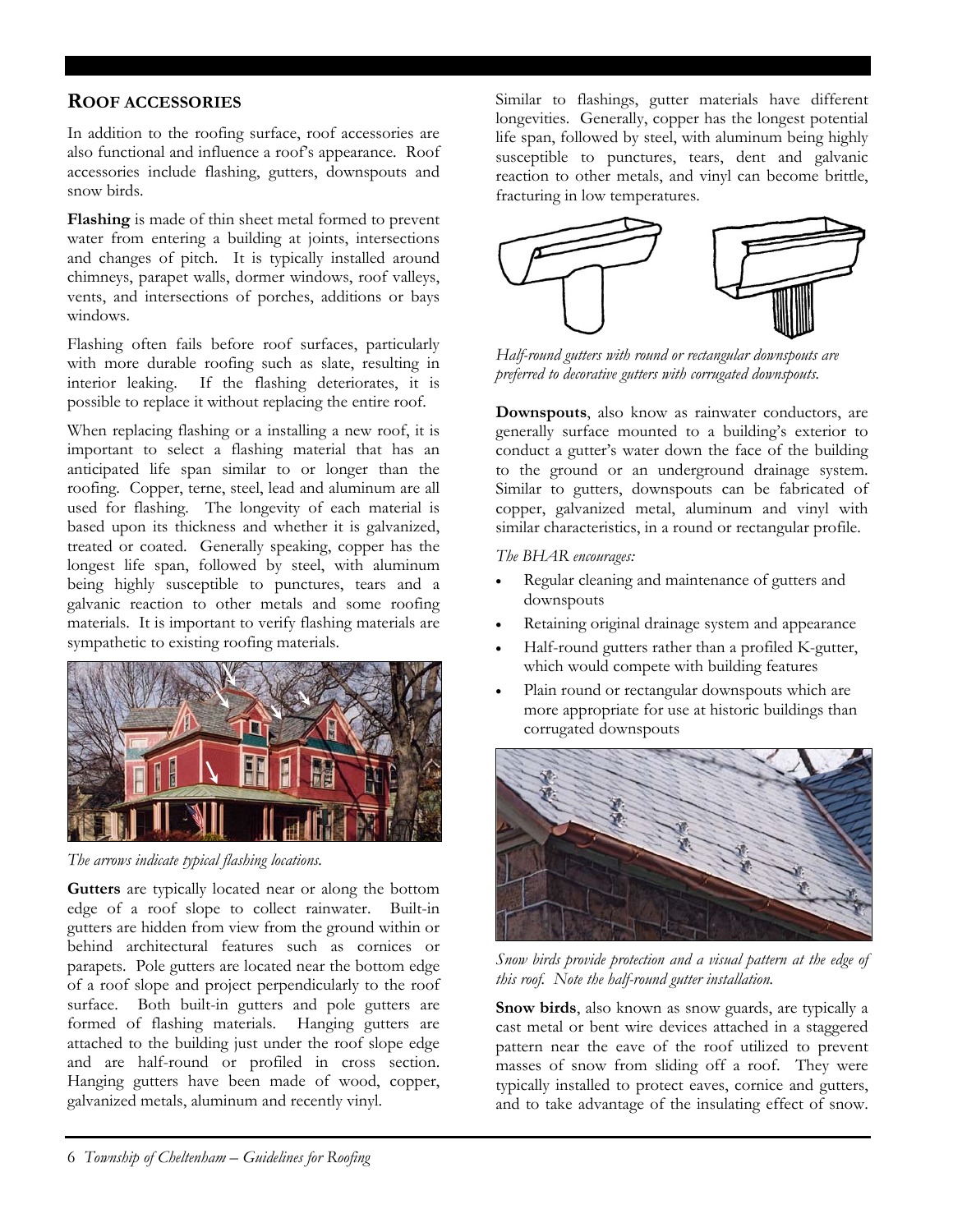### **ROOF FEATURES**

dormers, cupolas, bell towers, turrets, finials, cresting Roof features are decorative and sometimes functional elements that help to define the profile of a roof against the skyline. Historic rooftop features include chimneys, and weathervanes.



*The pair of fluted gable end brick chimneys is a characteristic of the Tudor Revival style, as is the central shed roof dormer.* 

**Chimneys** were typically designed to compliment the style of a building and period of construction. In Cheltenham, many are constructed of brick with some stone, some of which have been covered with stucco. Early Federal style and Colonial Revival buildings tend towards square or rectangular chimney shafts, sometimes with molded caps. Victorian chimneys can include decorative detailing including corbelling, varied patterns, undulating and molded surfaces and decorative terra cotta chimney pots.



*The dormers, tower and chimney punctuate this Victorian roof.* 

**Dormers**, also known as dormer windows, protrude from the roof surface with a window at the downward slope, providing light and additional headroom under roof eaves. Dormers can have various roof shapes including gables, shed, hipped, eyebrow, segmented pediment and other shapes.



*Paired jerkin roof dormers provide a dditional inhabitable space at the upper level and interrupt the unifying s ide gable roof of these twin residences.* 

**Cupolas**, also known as moni tors or belvederes, are structures that project up from the roof, utilized for ventilation with louvers or as lookouts with windows.



The cupola is a defining feature of this building.

When addressing roof features, it is important to remember they are part of the stylistic composition of the roof and building, and are often difficult to replace.

*The BHAR encourages:* 

- Maintaining and repairing of roof features
- Replacing damaged or missing materials with new to match the material, size, shape, texture, color and other visual characteristics of the original

*The BHAR discourages:* 

Removal of rooftop features without appropriate replacement



*The steeply pitched slate roof, large chimney and the ridge cresting add visual interest to this building.*